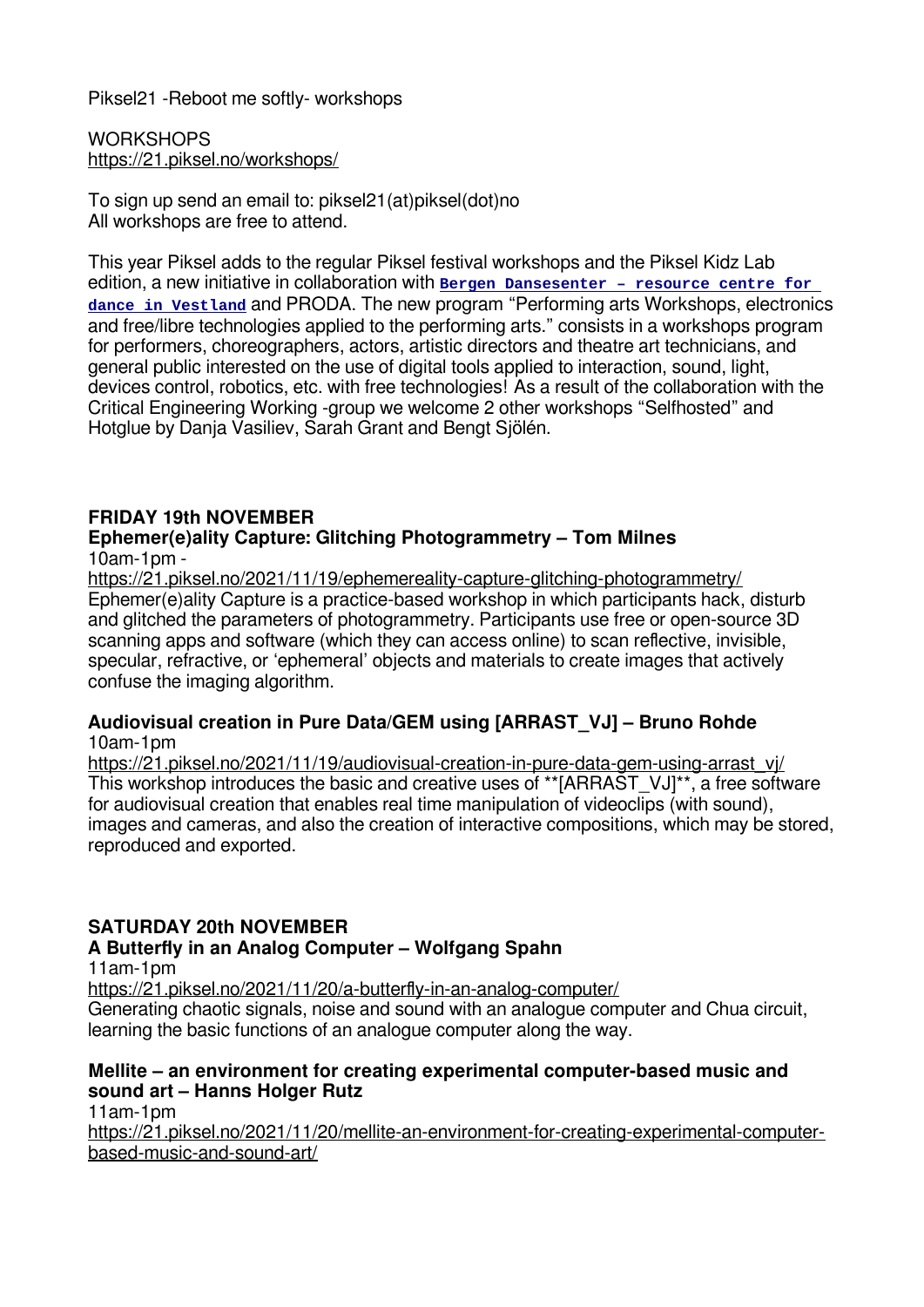Mellite is an open source application that aims to be an environment both for the composition and creation as well as for the performance and exhibition of computer based music and sound art. In general, participants should have some basic experience with a programming language, knowing how sound synthesis works in SuperCollider is advantageous but not mandatory.

### **Simple WebXR with AR.js and Model-Viewer – tacacocodin**

11am-12:30pm

[https://21.piksel.no/2021/11/19/audiovisual-creation-in-pure-data-gem-using-arrast\\_vj/](https://21.piksel.no/2021/11/19/audiovisual-creation-in-pure-data-gem-using-arrast_vj/) Covering the basic and recommended settings for having simple AR web applications. In this case, Modelviewer for using Android's ARCore and iOS's ARKit native frameworks and AR.js for simple marker tracking.

### **Jeu Videa – Natacha Roussel/Amelie Dumont**

12.30pm-2pm

<https://21.piksel.no/2021/11/20/jeu-videa/>

Exploring collectively, feminist and intersectional possibilities of vide-a game by learning Godot Engine software. Since the episode of "Gamergate" a few years ago, and partly thanks to the work of feminist academics such as: Anita Sarkeesian (feminist frequency), among others, we now have a better understanding of gender relations in video games. So far there is still very few attempts to develop a video game format that captures feminist and collaborative principles, by transforming the modalities of video games.

### **PERFORMING ARTS WORKSHOPS PROGRAM @ Bergen Dansesenter You and I, You and Me by Mindaugas Gapsevicius (LT)**

18th of November – 12-14h <https://21.piksel.no/2021/11/18/you-and-i-you-and-me/>

# **Responsive Body | Responsive Technology Workshop by Kenneth Flak (NO) and Külli Roosna (EE)**

20th of November – 10-14h <https://21.piksel.no/2021/11/20/responsive-body-responsive-tech/>

### **CRITICAL ENGINEERING WORKIND GROUP @ servus.at-BBB1 Hotglue by Danja Vasiliev, Sarah Grant**

<https://21.piksel.no/2021/12/03/workshop-hotglue/>

3-4- dec – 2 hours at day

Hotglue is a FOSS "What you see is what you get" editor for the web. Created in 2010, it currently uses files on the server it is installed to hold the users' data.

# **SELFHOSTED by Bengt Sjölén and Danja Vasiliev**

10-11dec – 2 hours at day

<https://21.piksel.no/2021/11/18/selfhosted/>

Decentralise! This 4 hours walks participants through the process of setting up their very own server on the Internet, complete with webmail, cloud, VPN, gallery and website services, scalable to hundreds or thousands of users.

### **PIKSEL KIDZ LAB @Studio207**

**Piksel KidZ Lab: Powerful textile and soft electronics by Hillevi Munthe (NO)** 27 dec- 1 Nov

<https://21.piksel.no/2021/11/18/piksel-kidz-stromforende-tekstil-og-myk-elektronikk/>